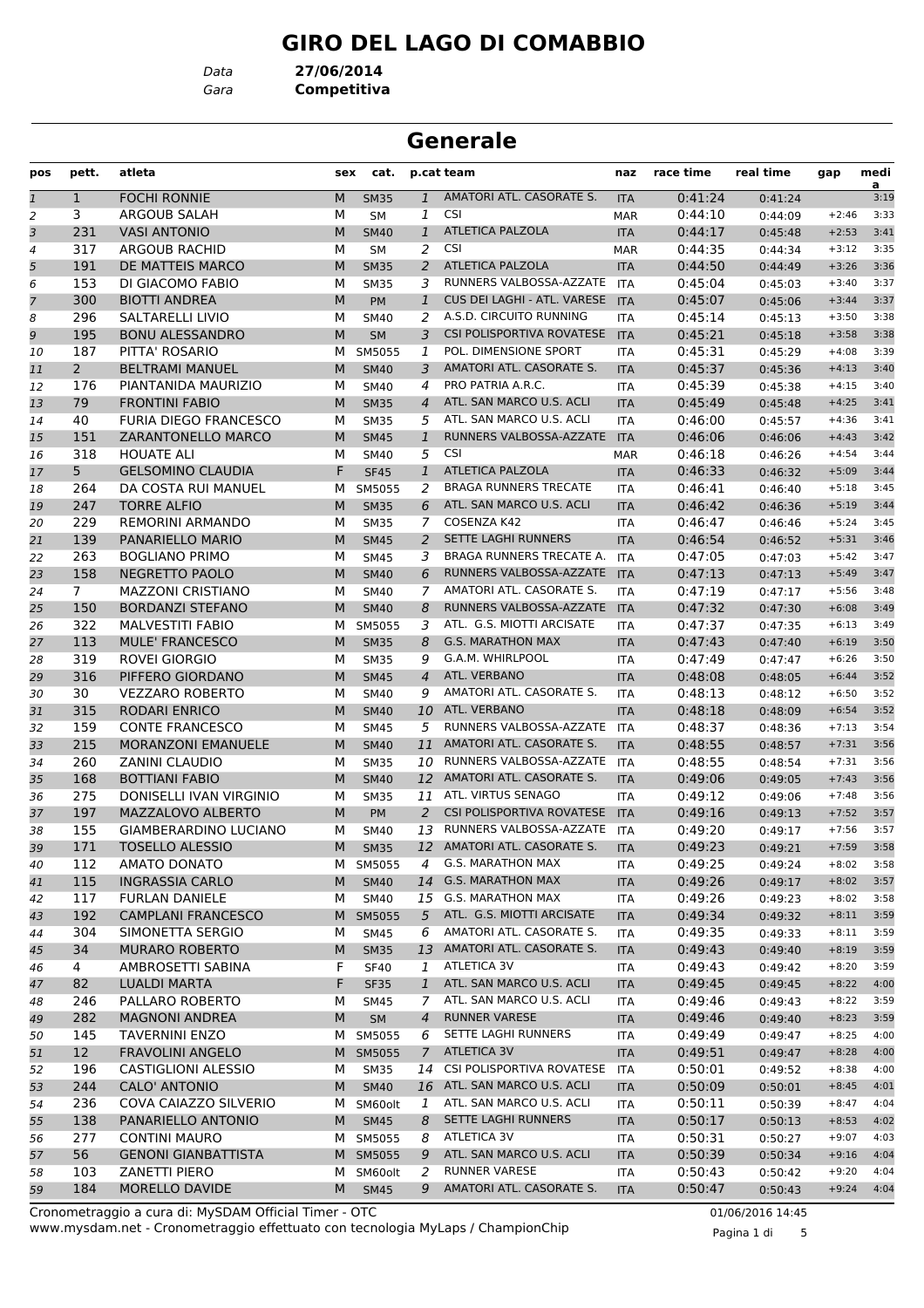| pos        | pett.      | atleta                                     | sex    | cat.                  |                | p.cat team                                          | naz                      | race time          | real time          | gap                  | medi<br>a    |
|------------|------------|--------------------------------------------|--------|-----------------------|----------------|-----------------------------------------------------|--------------------------|--------------------|--------------------|----------------------|--------------|
| 60         | 302        | PILOTTO STEFANO                            | M      | <b>SM45</b>           | 10             | <b>ONDAVERDE ATHLETIC TEAM</b>                      | <b>ITA</b>               | 0:50:50            | 0:50:47            | $+9:27$              | 4:05         |
| 61         | 278        | PAVAN BARBARA                              | F      | PF                    | $\mathbf{1}$   | RUNNERS VALBOSSA-AZZATE                             | <b>ITA</b>               | 0:50:57            | 0:51:02            | $+9:33$              | 4:06         |
| 62         | 157        | <b>ULIVI ALBERTO</b>                       | M      | <b>SM45</b>           | 11             | RUNNERS VALBOSSA-AZZATE                             | <b>ITA</b>               | 0:50:58            | 0:50:52            | $+9:35$              | 4:05         |
| 63         | 100        | <b>CAFARO GIANLUCA</b>                     | М      | <b>SM45</b>           | 12             | G.A.M. WHIRLPOOL                                    | <b>ITA</b>               | 0:51:01            | 0:50:57            | $+9:37$              | 4:05         |
| 64         | 313        | <b>CONTE ANGIOLA</b>                       | F      | <b>SF45</b>           | 2              | <b>ATLETICA 3V</b>                                  | <b>ITA</b>               | 0:51:01            | 0:50:56            | $+9:37$              | 4:05         |
| 65         | 63         | MAZZUCCHELLI MARCO                         | М      | <b>SM35</b>           | 15             | <b>CSI BESNATE</b>                                  | <b>ITA</b>               | 0:51:03            | 0:50:59            | $+9:39$              | 4:06         |
| 66         | 108        | <b>FRANCIOSI MICHELE</b>                   | M      | <b>SM40</b>           | 17             | <b>CSI ATHLON RUNNERS</b>                           | <b>ITA</b>               | 0:51:05            | 0:51:02            | $+9:41$              | 4:06         |
| 67         | 164        | NOGAROTTO ALESSANDRO                       | М      | <b>SM35</b>           |                | 16 AMATORI ATL. CASORATE S.                         | <b>ITA</b>               | 0:51:06            | 0:51:02            | $+9:42$              | 4:06         |
| 68         | 312        | <b>CARBONE MICHELE</b>                     | M      | <b>SM35</b>           |                | 17 ATHLON RUNNERS                                   | <b>ITA</b>               | 0:51:11            | 0:51:05            | $+9:47$              | 4:06         |
| 69         | 114        | <b>FLORIS DONATELLO</b>                    | М      | <b>SM40</b>           | 18             | <b>G.S. MARATHON MAX</b>                            | <b>ITA</b>               | 0:51:11            | 0:51:07            | $+9:47$              | 4:06         |
| 70         | 279        | <b>BRUSONI RAFFAELE</b>                    | M      | SM5055                | 10             | <b>RUNNER VARESE</b>                                | <b>ITA</b>               | 0:51:13            | 0:51:08            | $+9:49$              | 4:06         |
| 71         | 48         | <b>ROSSO LUCIANO</b>                       | М      | SM5055                | 11             | ATL. SAN MARCO U.S. ACLI                            | <b>ITA</b>               | 0:51:14            | 0:51:09            | $+9:51$              | 4:06         |
| 72         | 111        | <b>TOGNASCA GIOEL</b>                      | M      | PM                    | 3              | AMATORI ATL. CASORATE S.                            | <b>ITA</b>               | 0:51:19            | 0:51:26            | $+9:55$              | 4:08         |
| 73         | 27         | RONDINELLI ANTONIO                         | М      | <b>SM40</b>           | 19             | <b>CSI ATHLON RUNNERS</b>                           | <b>ITA</b>               | 0:51:20            | 0:51:17            | $+9:56$              | 4:07         |
| 74         | 26         | <b>RODOLA' GIOVANNI</b>                    | M      | SM5055                | 12             | <b>CSI ATHLON RUNNERS</b>                           | <b>ITA</b>               | 0:51:20            | 0:51:15            | $+9:57$              | 4:07         |
| 75         | 44         | <b>ALESA SALVATORE</b>                     | м      | <b>SM35</b>           | 18             | ATL. SAN MARCO U.S. ACLI                            | <b>ITA</b>               | 0:51:44            | 0:51:27            | $+10:20$             | 4:08         |
| 76         | 283        | <b>GREGGIO LUCA</b>                        | M      | <b>SM40</b>           | 20             | ATL. SAN MARCO U.S. ACLI                            | <b>ITA</b>               | 0:51:44            | 0:51:36            | $+10:21$             | 4:09         |
| 77         | 83         | CAZZANIGA IVAN                             | М      | <b>SM40</b>           | 21             | ATL. SAN MARCO U.S. ACLI                            | <b>ITA</b>               | 0:51:46            | 0:51:37            | $+10:22$             | 4:09         |
| 78         | 227        | <b>BENATTI BARBARA GLORIA</b>              | F      | <b>SF35</b>           | $\overline{2}$ | AMATORI ATL. CASORATE S.                            | <b>ITA</b>               | 0:51:50            | 0:51:49            | $+10:26$             | 4:10         |
| 79         | 262        | <b>ADINOLFI VINCENZO</b>                   | М      | SM5055                | 13             | <b>BRAGA RUNNERS TRECATE</b>                        | <b>ITA</b>               | 0:51:57            | 0:51:50            | $+10:33$             | 4:10         |
| 80         | 311        | <b>TREMEA FLAVIO</b>                       | M      | SM5055                | 14             | RUNNERS VALBOSSA-AZZATE                             | <b>ITA</b>               | 0:51:58            | 0:51:52            | $+10:35$             | 4:10         |
| 81         | 88         | STILLAVATI ANDREA                          | М      | <b>SM40</b>           | 22             | ATL. SAN MARCO U.S. ACLI                            | <b>ITA</b>               | 0:51:59            | 0:51:56            | $+10:36$             | 4:10         |
| 82         | 104        | <b>GRASSINI GIOVANNI</b>                   | M      | SM60olt               | 3              | <b>RUNNER VARESE</b>                                | <b>ITA</b>               | 0:52:00            | 0:51:59            | $+10:37$             | 4:10         |
| 83         | 198        | MILANI LORENZO                             | М      | PM                    | 4              | <b>CSI POLISPORTIVA ROVATESE</b>                    | <b>ITA</b>               | 0:52:09            | 0:52:00            | $+10:46$             | 4:10         |
| 84         | 18         | <b>COCCO MARCO</b>                         | M      | <b>SM35</b>           | 19             | <b>CSI ATHLON RUNNERS</b>                           | <b>ITA</b>               | 0:52:18            | 0:52:11            | $+10:54$             | 4:11         |
| 85         | 91         | <b>GALLI ROBERTO</b>                       | M      | <b>SM45</b>           |                | 13 AMATORI ATL. CASORATE S.                         | <b>ITA</b>               | 0:52:19            | 0:52:18            | $+10:56$             | 4:12         |
| 86         | 77         | FERRARESE ALESSANDRO                       | M      | <b>SM</b>             | 5              | ATL. SAN MARCO U.S. ACLI                            | <b>ITA</b>               | 0:52:20            | 0:52:12            | $+10:56$             | 4:11         |
| 87         | 274        | <b>GAMBINO ANTONIO</b>                     | м      | <b>SM40</b>           | 23             | ATL. VERBANO                                        | <b>ITA</b>               | 0:52:24            | 0:52:24            | $+11:00$             | 4:12         |
| 88         | 98         | <b>BATTISTA NICOLA</b>                     | M      | <b>SM45</b>           | 14             | <b>CSI VARESE PSV</b>                               | <b>ITA</b>               | 0:52:26            | 0:52:24            | $+11:03$             | 4:12         |
| 89         | 273        | <b>COLLAZIO GIOVANNI</b>                   | М      | <b>SM45</b>           |                | 15 ATL. VIRTUS SENAGO                               | <b>ITA</b>               | 0:52:27            | 0:52:19            | $+11:04$             | 4:12         |
| 90         | 189        | <b>FRAQUELLI GIANCARLO</b>                 | M      | SM5055                | 15             | ATL. CENTRO LARIO                                   | <b>ITA</b>               | 0:52:33            | 0:52:30            | $+11:09$             | 4:13         |
| 91         | 140        | PERDONCIN GIANFRANCO                       | М      | <b>SM45</b>           |                | 16 SETTE LAGHI RUNNERS                              | <b>ITA</b>               | 0:52:37            | 0:52:25            | $+11:13$             | 4:12         |
| 92         | 65         | <b>MAZZILLI FRANCESCO</b>                  | M      | SM5055                |                | 16 AMATORI ATL. CASORATE S.                         | <b>ITA</b>               | 0:52:38            | 0:52:36            | $+11:15$             | 4:13         |
| 93         | 127        | <b>CECCHETTO ROBERTO</b>                   | м      | SM5055                | 17             | SETTE LAGHI RUNNERS                                 | <b>ITA</b>               | 0:52:39            | 0:52:33            | $+11:15$             | 4:13         |
| 94         | 173        | <b>FUSE' GIUSEPPE</b>                      | M      | SM5055                | 18             | ATL, 99 VITTUONE                                    | <b>ITA</b>               | 0:52:44            | 0:52:39            | $+11:20$             | 4:14         |
| 95         | 241        | <b>GUZZI MARIA CRISTINA</b>                | F      | <b>SF40</b>           | 2              | ATL. SAN MARCO U.S. ACLI                            | <b>ITA</b>               | 0:52:48            | 0:52:35            | $+11:24$             | 4:13         |
| 96         | 219        | <b>PAGANI ARNALDO</b>                      | M      | SM5055                | 19             | G.A.M. WHIRLPOOL                                    | <b>ITA</b>               | 0:52:53            | 0:52:32            | $+11:30$             | 4:13         |
| 97         | 216        | FERRARI ANDREA                             | М      | <b>SM</b>             | 6              | G.A.M. WHIRLPOOL                                    | <b>ITA</b>               | 0:52:54            | 0:52:51            | $+11:30$             | 4:15         |
| 98         | 144        | <b>SCULATI MARCO</b>                       | M      | <b>SM35</b>           | 20             | SETTE LAGHI RUNNERS                                 | <b>ITA</b>               | 0:52:57            | 0:52:48            | $+11:33$             | 4:14         |
| 99         | 254        | <b>CROSTA SILVANO</b>                      | М      | <b>SM45</b>           |                | 17 RUNNERS VALBOSSA-AZZATE                          | ITA                      | 0:53:08            | 0:52:57            | $+11:45$             | 4:15         |
| 100        | 85         | <b>FORASACCO GABRIELE</b>                  | M      | <b>SM40</b>           |                | 24 ATL. SAN MARCO U.S. ACLI                         | <b>ITA</b>               | 0:53:12            | 0:53:02            | $+11:48$             | 4:15         |
| 101        | 149        | DAL SASSO DIEGO                            | М      | SM40                  | 25             | RUNNERS VALBOSSA-AZZATE                             | <b>ITA</b>               | 0:53:13            | 0:53:06            | $+11:49$             | 4:16         |
| 102        | 285        | <b>GIANAZZA CLAUDIO</b>                    | M      | <b>SM40</b>           |                | 26 ATLETICA PALZOLA<br>20 UNICREDIT CIRCOLO MILANO  | <b>ITA</b>               | 0:53:17            | 0:53:08            | $+11:54$             | 4:16         |
| 103        | 174        | PETRUCCI LORENZO                           |        | M SM5055              |                |                                                     | ITA                      | 0:53:22            | 0:53:20            | $+11:59$             | 4:17         |
| 104        | 81         | DEL BOSCO MAURO                            | M      | SM5055                | 22             | 21 ATL. SAN MARCO U.S. ACLI<br><b>RUNNER VARESE</b> | <b>ITA</b>               | 0:53:25            | 0:53:20            | $+12:02$<br>$+12:06$ | 4:17         |
| 105        | 102<br>228 | <b>CROCE GABRIELE</b><br>PIGNATIELLO LUIGI | M<br>M | SM5055<br><b>SM40</b> |                | 27 ATL. MALNATE                                     | ITA                      | 0:53:29<br>0:53:35 | 0:53:27            | $+12:11$             | 4:17<br>4:18 |
| 106        | 175        | <b>MARTIGNONI EMILIO</b>                   |        | SM40                  |                | 28 ATLETICA LA FORNACE                              | <b>ITA</b>               | 0:53:40            | 0:53:35            | $+12:16$             | 4:18         |
| 107<br>108 | 214        | <b>BIASIO ALESSIO</b>                      | М<br>M | SM                    | $\overline{7}$ | AMATORI ATL. CASORATE S.                            | <b>ITA</b><br><b>ITA</b> | 0:53:41            | 0:53:33<br>0:53:35 | $+12:17$             | 4:18         |
| 109        | 281        | <b>CORA' DARIO</b>                         | М      | SM                    | 8              | RUNNERS VALBOSSA-AZZATE                             | <b>ITA</b>               | 0:53:43            | 0:53:27            | $+12:20$             | 4:17         |
| 110        | 143        | <b>SAVIORI MARIO</b>                       | M      | <b>SM45</b>           | 18             | SETTE LAGHI RUNNERS                                 | <b>ITA</b>               | 0:53:49            | 0:53:40            | $+12:25$             | 4:18         |
| 111        | 16         | <b>GATTA FRANCESCO</b>                     | М      | <b>SM40</b>           | 29             | PODISTICA MEZZANESE                                 | ITA                      | 0:53:49            | 0:53:45            | $+12:25$             | 4:19         |
| 112        | 116        | <b>BOSIO AGOSTINO</b>                      | M      | <b>SM</b>             | 9              | <b>G.S. MARATHON MAX</b>                            | <b>ITA</b>               | 0:53:49            | 0:53:46            | $+12:26$             | 4:19         |
| 113        | 13         | DALL'ARA CORRADO                           | М      | <b>SM35</b>           | 21             | AMATORI ATL. CASORATE S.                            | <b>ITA</b>               | 0:53:51            | 0:53:44            | $+12:28$             | 4:19         |
| 114        | 310        | DI GREGORIO ELISABETTA                     | F      | <b>SF40</b>           | 3              | RUNNERS VALBOSSA-AZZATE                             | <b>ITA</b>               | 0:53:53            | 0:53:52            | $+12:29$             | 4:19         |
| 115        | 256        | DI RAIMO ADRIANO                           | М      | <b>SM45</b>           |                | 19 RUNNERS VALBOSSA-AZZATE                          | ITA                      | 0:53:57            | 0:53:46            | $+12:34$             | 4:19         |
| 116        | 73         | <b>GIUDICI FABIO</b>                       | M      | SM5055                |                | 23 AMATORI ATL. CASORATE S.                         | <b>ITA</b>               | 0:54:11            | 0:54:01            | $+12:47$             | 4:20         |
| 117        | 55         | <b>GHISOLFO ROBERTO</b>                    | М      | <b>SM45</b>           | 20             | ATL. SAN MARCO U.S. ACLI                            | ITA                      | 0:54:12            | 0:54:04            | $+12:48$             | 4:20         |
| 118        | 161        | <b>ZANOTTI MARIO</b>                       | M      | SM5055                | 24             | RUNNERS VALBOSSA-AZZATE                             | <b>ITA</b>               | 0:54:12            | 0:54:00            | $+12:48$             | 4:20         |
| 119        | 167        | <b>VINCIPROVA FRANCESCO</b>                | М      | SM45                  | 21             | AMATORI ATL. CASORATE S.                            | ITA                      | 0:54:15            | 0:54:02            | $+12:51$             | 4:20         |
| 120        | 213        | <b>DRELICHARZ JOANNA</b>                   | F      | <b>SF35</b>           | $\overline{3}$ | ATLETICA FUTURA A.S.D.                              | <b>ITA</b>               | 0:54:15            | 0:54:10            | $+12:52$             | 4:21         |
| 121        | 269        | <b>BERTRANDO MARCO</b>                     | М      | <b>SM35</b>           |                | 22 G.P. GAZZADA SCHIANNO                            | ITA                      | 0:54:16            | 0:54:03            | $+12:52$             | 4:20         |
| 122        | 199        | MANTEGAZZA PAOLO                           | M      | SM5055                |                | 25 ATL. LIB. FAEBER UBOLDO                          | <b>ITA</b>               | 0:54:16            | 0:54:23            | $+12:52$             | 4:22         |
| 123        | 204        | <b>FACCIOLO VALERIO</b>                    | М      | <b>SM45</b>           |                | 22 EUROATLETICA 2002                                | ITA                      | 0:54:18            | 0:54:13            | $+12:55$             | 4:21         |
|            |            |                                            |        |                       |                |                                                     |                          |                    |                    |                      |              |

Pagina 2 di 5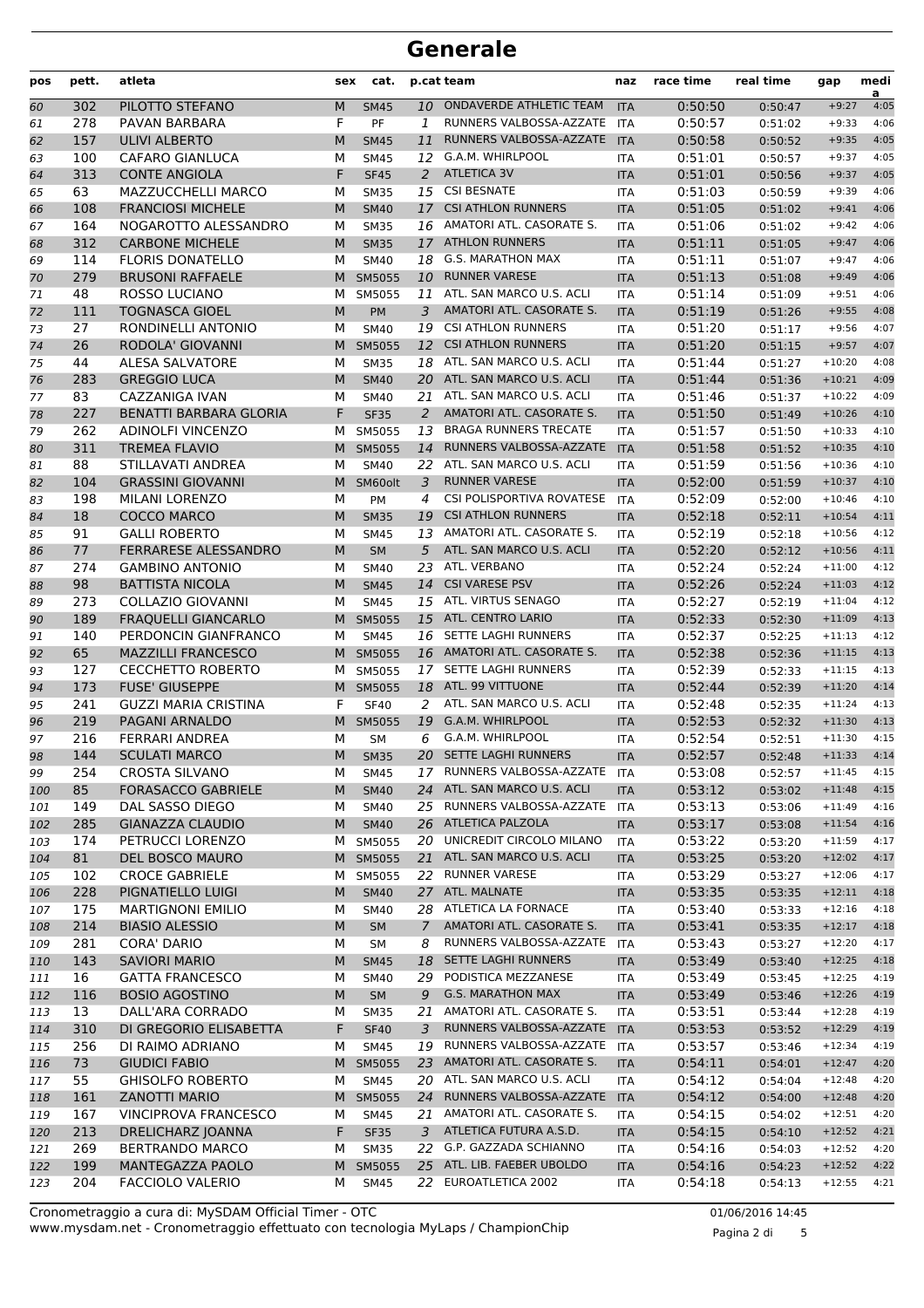| pos | pett. | atleta                                      | sex | cat.        |                | p.cat team                   | naz        | race time | real time | gap      | medi<br>a |
|-----|-------|---------------------------------------------|-----|-------------|----------------|------------------------------|------------|-----------|-----------|----------|-----------|
| 124 | 188   | <b>MORONI LORENZO</b>                       | м   | SM60olt     | 4              | PODISTICA MEZZANESE          | <b>ITA</b> | 0:54:22   | 0:54:10   | $+12:58$ | 4:21      |
| 125 | 190   | <b>MORO CORRADO</b>                         | м   | SM5055      | 26             | <b>CSI VARESE PSV</b>        | <b>ITA</b> | 0:54:23   | 0:54:17   | $+12:59$ | 4:21      |
| 126 | 6     | <b>STROZZI LOREDANA</b>                     | F   | <b>SF45</b> | 3              | AMATORI ATL. CASORATE S.     | <b>ITA</b> | 0:54:24   | 0:54:23   | $+13:00$ | 4:22      |
| 127 | 272   | <b>VIGANO BIAGIO</b>                        | м   | <b>SM40</b> | 30             | <b>TRIATHLONLECCO</b>        | <b>ITA</b> | 0:54:24   | 0:54:23   | $+13:00$ | 4:22      |
| 128 | 265   | <b>SAPORITI MARIO</b>                       | M   | <b>SM40</b> | 31             | <b>BRAGA RUNNERS TRECATE</b> | <b>ITA</b> | 0:54:35   | 0:54:29   | $+13:11$ | 4:22      |
| 129 | 25    | PALAZZO SIMONE                              | М   | SΜ          | 10             | <b>CSI ATHLON RUNNERS</b>    | <b>ITA</b> | 0:54:36   | 0:54:21   | $+13:12$ | 4:22      |
| 130 | 22    | <b>LUPPI CHRISTIAN</b>                      | M   | <b>SM</b>   | 11             | <b>CSI ATHLON RUNNERS</b>    | <b>ITA</b> | 0:54:38   | 0:54:23   | $+13:14$ | 4:22      |
| 131 | 202   | <b>ROSSI WALTER</b>                         | М   | SM5055      |                | 27 U.POL. GAVIRATE           | <b>ITA</b> | 0:54:43   | 0:54:28   | $+13:19$ | 4:22      |
| 132 | 70    | <b>VIGNATI PAOLO</b>                        | M   | <b>SM35</b> | 23             | <b>CSI BESNATE</b>           | <b>ITA</b> | 0:54:53   | 0:54:50   | $+13:29$ | 4:24      |
| 133 | 123   | <b>BELOTTI GIOVANNI</b>                     | М   | SM5055      | 28             | SETTE LAGHI RUNNERS          | <b>ITA</b> | 0:54:56   | 0:54:46   | $+13:33$ | 4:24      |
| 134 | 60    | <b>RUSCONI CARLO</b>                        | М   | SM5055      | 29             | ATL. SAN MARCO U.S. ACLI     | <b>ITA</b> | 0:55:01   | 0:54:56   | $+13:38$ | 4:25      |
| 135 | 320   | CHIARVA UMBERTO                             | М   | <b>SM</b>   | 12             | <b>BASE RUNNING</b>          | <b>ITA</b> | 0:55:05   | 0:54:53   | $+13:42$ | 4:24      |
| 136 | 8     | <b>GIARDINI MASSIMILIANO</b>                | M   | <b>SM45</b> | 23             | AMATORI ATL. CASORATE S.     | <b>ITA</b> | 0:55:06   | 0:54:46   | $+13:42$ | 4:24      |
| 137 | 287   | <b>KLARIC MARKO</b>                         | М   | SM5055      |                | 30 ATLETICA 3V               | <b>ITA</b> | 0:55:06   | 0:54:59   | $+13:43$ | 4:25      |
| 138 | 162   | <b>GRISOTTO RITA</b>                        | F   | SF50olt     | $\mathbf{1}$   | RUNNERS VALBOSSA-AZZATE      | <b>ITA</b> | 0:55:10   | 0:55:08   | $+13:46$ | 4:26      |
| 139 | 136   | <b>MERLI LORENZO</b>                        | М   | SM5055      | 31             | SETTE LAGHI RUNNERS          | <b>ITA</b> | 0:55:14   | 0:55:07   | $+13:50$ | 4:26      |
| 140 | 294   | <b>BERTOLETTI STEFANO</b>                   | M   | <b>SM35</b> | 24             | ATL. MALNATE                 | <b>ITA</b> | 0:55:17   | 0:55:06   | $+13:53$ | 4:25      |
| 141 | 42    | <b>LEPORE VINCENZO</b>                      | М   | <b>SM45</b> |                | 24 ATL. SAN MARCO U.S. ACLI  | <b>ITA</b> | 0:55:17   | 0:54:59   | $+13:53$ | 4:25      |
| 142 | 130   | <b>FAVARO MASSIMO</b>                       | М   | SM5055      | 32             | SETTE LAGHI RUNNERS          | <b>ITA</b> | 0:55:19   | 0:55:05   | $+13:55$ | 4:25      |
| 143 | 308   | <b>FERRARIO MATTEO</b>                      | М   | <b>SM45</b> |                | 25 RUNNER VARESE             | <b>ITA</b> | 0:55:20   | 0:55:08   | $+13:57$ | 4:26      |
| 144 | 209   | <b>MANFRE' IVAN</b>                         | M   | <b>SM45</b> | 26             | POL. OLONIA                  | <b>ITA</b> | 0:55:27   | 0:55:08   | $+14:03$ | 4:26      |
| 145 | 230   | CARDINALI MAURO                             | М   | <b>SM45</b> |                | 27 A.S.D. GRAVELLONA VCO     | <b>ITA</b> | 0:55:28   | 0:55:23   | $+14:04$ | 4:27      |
| 146 | 240   | ZARO ALESSANDRO                             | M   | <b>SM40</b> |                | 32 ATL. SAN MARCO U.S. ACLI  | <b>ITA</b> | 0:55:28   | 0:55:16   | $+14:04$ | 4:26      |
| 147 | 24    | PALAZZO ANTONIO                             | М   | <b>SM45</b> | 28             | <b>CSI ATHLON RUNNERS</b>    | <b>ITA</b> | 0:55:29   | 0:55:15   | $+14:05$ | 4:26      |
| 148 | 33    | <b>CRIVELLARO GIANFRANCO</b>                | M   | SM5055      | 33             | AMATORI ATL. CASORATE S.     | <b>ITA</b> | 0:55:30   | 0:55:22   | $+14:07$ | 4:27      |
| 149 | 74    | <b>BAILA ALESSANDRO</b>                     | M   | SM40        |                | 33 AMATORI ATL. CASORATE S.  | <b>ITA</b> | 0:55:37   | 0:55:26   | $+14:14$ | 4:27      |
| 150 | 109   | <b>FORNARINI GREGORIO</b><br><b>IEGOR</b>   | M   | PM          | 5              | AMATORI ATL. CASORATE S.     | <b>ITA</b> | 0:55:41   | 0:55:37   | $+14:18$ | 4:28      |
| 151 | 203   | <b>MACRI RINALDO</b>                        | м   | SM60olt     | 5              | <b>U.POL. GAVIRATE</b>       | ITA        | 0:55:42   | 0:55:28   | $+14:18$ | 4:27      |
| 152 | 222   | NAPOLITANO ANTONIO                          | M   | <b>SM40</b> | 34             | CSI CRAZY PUB RUN 4 BEER     | <b>ITA</b> | 0:55:48   | 0:55:28   | $+14:25$ | 4:27      |
| 153 | 232   | <b>FOSSA EMANUELA</b>                       | F   | <b>SF45</b> | 4              | AMATORI ATL. CASORATE S.     | <b>ITA</b> | 0:55:54   | 0:55:46   | $+14:30$ | 4:29      |
| 154 | 183   | <b>GALBANI ANNAMARIA</b>                    | F   | SF50olt     | 2              | LA MICHETTA                  | <b>ITA</b> | 0:55:54   | 0:55:51   | $+14:30$ | 4:29      |
| 155 | 78    | <b>COLOMBO SIMONE</b>                       | М   | <b>SM</b>   |                | 13 ATL. SAN MARCO U.S. ACLI  | <b>ITA</b> | 0:55:58   | 0:55:41   | $+14:34$ | 4:28      |
| 156 | 64    | LO CANE SIMONA                              | F   | <b>SF40</b> | $\overline{4}$ | AMATORI ATL. CASORATE S.     | <b>ITA</b> | 0:55:58   | 0:55:57   | $+14:34$ | 4:30      |
| 157 | 314   | <b>CERONI GIOVANNI</b>                      | М   | <b>SM45</b> |                | 29 ATLETICA 3V               | <b>ITA</b> | 0:56:14   | 0:56:06   | $+14:50$ | 4:30      |
| 158 | 185   | <b>BARBIERO ELIO</b>                        | M   | SM60olt     | 6              | AMATORI ATL. CASORATE S.     | <b>ITA</b> | 0:56:16   | 0:56:12   | $+14:53$ | 4:31      |
| 159 | 71    | DI LUCIANO SIMONE                           | М   | SM40        | 35             | AMATORI ATL. CASORATE S.     | <b>ITA</b> | 0:56:18   | 0:56:09   | $+14:54$ | 4:30      |
| 160 | 299   | ROTA ANTONELLO                              | M   | SM5055      | 34             | ATL. SAN MARCO U.S. ACLI     | <b>ITA</b> | 0:56:21   | 0:56:11   | $+14:57$ | 4:31      |
| 161 | 223   | TADIELLO GIANLUCA                           | м   | SM40        |                | 36 CSI CRAZY PUB RUN 4 BEER  | <b>ITA</b> | 0:56:23   | 0:56:03   | $+14:59$ | 4:30      |
| 162 | 96    | ZARO PATRIZIO                               |     | M SM60olt   | $\overline{7}$ | <b>RUNNER VARESE</b>         | <b>ITA</b> | 0:56:24   | 0:56:20   | $+15:00$ | 4:31      |
| 163 | 31    | <b>MARCHESI SERGIO</b>                      | м   | SM60olt     | 8              | ATL. GALLARATESE             | <b>ITA</b> | 0:56:24   | 0:56:21   | $+15:01$ | 4:31      |
| 164 | 253   | <b>CAMMARATA ADRIANO</b><br><b>SALVATOR</b> | М   | <b>SM40</b> | 37             | AMATORI ATL. CASORATE S.     | <b>ITA</b> | 0:56:27   | 0:56:23   | $+15:04$ | 4:32      |
| 165 | 239   | <b>BELLAN VALERIA</b>                       | F   | <b>SF35</b> | 4              | ATL. SAN MARCO U.S. ACLI     | ITA        | 0:56:30   | 0:56:13   | $+15:07$ | 4:31      |
| 166 | 305   | <b>FENDONI ROBERTO</b>                      | М   | <b>SM40</b> | 38             | <b>ATLETICA 3V</b>           | <b>ITA</b> | 0:56:32   | 0:56:24   | $+15:08$ | 4:32      |
| 167 | 266   | <b>BREGANI MATTEO</b>                       | М   | <b>SM35</b> | 25             | <b>CSI VARESE PSV</b>        | ITA        | 0:56:50   | 0:56:41   | $+15:26$ | 4:33      |
| 168 | 177   | <b>MARGAROLI EDOARDO</b>                    | M   | <b>SM40</b> |                | 39 AMATORI ATL. CASORATE S.  | <b>ITA</b> | 0:56:51   | 0:56:41   | $+15:28$ | 4:33      |
| 169 | 295   | <b>BOSSI GIOVANNI</b>                       | м   | SM60olt     | 9              | <b>RUNNER VARESE</b>         | <b>ITA</b> | 0:56:59   | 0:56:56   | $+15:35$ | 4:34      |
| 170 | 208   | <b>RENDE DAVIDE</b>                         | М   | <b>SM45</b> |                | 30 ATL. G.S. MIOTTI ARCISATE | <b>ITA</b> | 0:56:59   | 0:56:44   | $+15:35$ | 4:33      |
| 171 | 57    | NATALE AGOSTINO                             | M   | SM5055      |                | 35 ATL. SAN MARCO U.S. ACLI  | ITA        | 0:56:59   | 0:56:42   | $+15:36$ | 4:33      |
| 172 | 23    | <b>MARSIGLIO LAURA</b>                      | F   | <b>SF45</b> | 5              | <b>CSI ATHLON RUNNERS</b>    | <b>ITA</b> | 0:57:01   | 0:56:57   | $+15:37$ | 4:34      |
| 173 | 94    | <b>MONTALI DANIELE</b>                      | M   | SM5055      | 36             | <b>RUNNER VARESE</b>         | ITA        | 0:57:02   | 0:56:50   | $+15:38$ | 4:34      |
| 174 | 172   | <b>CARPI VALERIO</b>                        | M   | <b>SM45</b> |                | 31 AMATORI ATL. CASORATE S.  | <b>ITA</b> | 0:57:02   | 0:56:56   | $+15:38$ | 4:34      |
| 175 | 19    | FORNASA CATERINA                            | F   | SF50olt     | 3              | <b>CSI ATHLON RUNNERS</b>    | <b>ITA</b> | 0:57:12   | 0:57:07   | $+15:49$ | 4:35      |
| 176 | 284   | <b>CHIERICI CESARE</b>                      | M   | SM60olt     |                | 10 ATLETICA CINISELLO        | <b>ITA</b> | 0:57:13   | 0:57:08   | $+15:49$ | 4:35      |
| 177 | 321   | D'ANGELO CLAUDIO                            | M   | SM60olt     | 11             | RUNNERS VALBOSSA-AZZATE      | ITA        | 0:57:32   | 0:57:11   | $+16:08$ | 4:35      |
| 178 | 121   | <b>TRUMP EGLE</b>                           | F   | <b>SF35</b> | 5              | <b>HELIRUNNER</b>            | <b>ITA</b> | 0:57:42   | 0:57:34   | $+16:19$ | 4:37      |
| 179 | 120   | <b>TURCHI DENIS</b>                         | М   | <b>SM35</b> | 26             | HELIRUNNER                   | ITA        | 0:57:42   | 0:57:34   | $+16:19$ | 4:37      |
| 180 | 148   | PILOTTI CLAUDIO                             | M   | <b>SM45</b> |                | 32 RUNNERS VALBOSSA-AZZATE   | <b>ITA</b> | 0:57:47   | 0:57:33   | $+16:23$ | 4:37      |
| 181 | 286   | <b>CRAVERO BARBARA</b>                      | F   | <b>SF40</b> | 5              | ATLETICA PALZOLA             | ITA        | 0:57:48   | 0:57:39   | $+16:25$ | 4:38      |
| 182 | 276   | <b>BERALDO GIANMARCO</b>                    | М   | <b>SM45</b> | 33             | RUNNERS VALBOSSA-AZZATE      | <b>ITA</b> | 0:57:50   | 0:57:39   | $+16:26$ | 4:38      |
| 183 | 21    | <b>LORINI FABRIZIO</b>                      | М   | <b>SM35</b> | 27             | <b>CSI ATHLON RUNNERS</b>    | ITA        | 0:58:01   | 0:57:46   | $+16:37$ | 4:38      |
| 184 | 235   | <b>COLOMBO TOMMASO</b>                      | M   | SM          |                | 14 ATL. SAN MARCO U.S. ACLI  | <b>ITA</b> | 0:58:02   | 0:57:45   | $+16:39$ | 4:38      |
| 185 | 131   | <b>FERRARIO ROBERTO</b>                     | М   | SM45        |                | 34 SETTE LAGHI RUNNERS       | <b>ITA</b> | 0:58:10   | 0:58:00   | $+16:46$ | 4:39      |
| 186 | 243   | <b>CATTANEO ELIO GIUSEPPE</b>               | M   | SM5055      |                | 37 ATL. SAN MARCO U.S. ACLI  | <b>ITA</b> | 0:58:25   | 0:58:16   | $+17:02$ | 4:41      |
|     |       |                                             |     |             |                |                              |            |           |           |          |           |

www.mysdam.net - Cronometraggio effettuato con tecnologia MyLaps / ChampionChip Cronometraggio a cura di: MySDAM Official Timer - OTC 01/06/2016 14:45

Pagina 3 di 5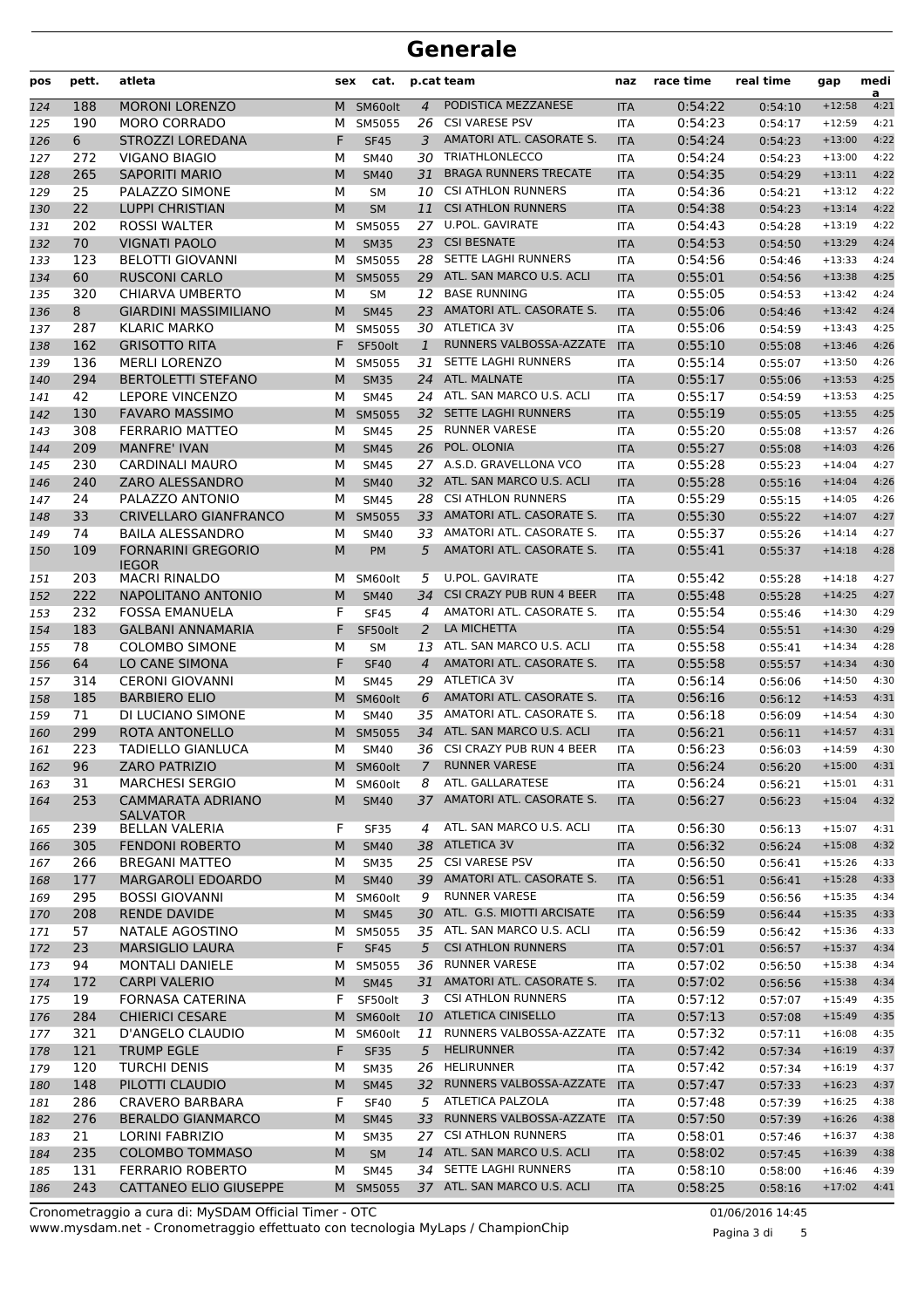| pos        | pett.      | atleta                                        | sex    | cat.                  |                      | p.cat team                                             | naz                      | race time          | real time          | gap                  | medi<br>a    |
|------------|------------|-----------------------------------------------|--------|-----------------------|----------------------|--------------------------------------------------------|--------------------------|--------------------|--------------------|----------------------|--------------|
| 187        | 257        | <b>DIGOSCIU GIUSEPPE</b>                      | M      | <b>SM40</b>           | 40                   | ATLETICA PALZOLA                                       | <b>ITA</b>               | 0:58:37            | 0:58:33            | $+17:14$             | 4:42         |
| 188        | 298        | <b>VELLATA LUCIA</b>                          | F      | <b>SF45</b>           | 6                    | <b>BRAGA RUNNERS TRECATE</b>                           | <b>ITA</b>               | 0:58:38            | 0:58:31            | $+17:15$             | 4:42         |
| 189        | 41         | APOLONIO ANTONIO<br><b>NATALE</b>             | M      | SM60olt               | 12                   | ATL. SAN MARCO U.S. ACLI                               | <b>ITA</b>               | 0:58:40            | 0:58:31            | $+17:16$             | 4:42         |
| 190        | 180        | <b>BUCCI MANLIO</b>                           | м      | <b>SM40</b>           | 41                   | <b>U.POL. GAVIRATE</b>                                 | <b>ITA</b>               | 0:58:40            | 0:58:24            | $+17:17$             | 4:41         |
| 191        | 178        | <b>CRESPI STEFANO</b>                         | M      | <b>SM45</b>           | 35                   | <b>RUNNER VARESE</b>                                   | <b>ITA</b>               | 0:58:57            | 0:58:39            | $+17:34$             | 4:43         |
| 192        | 255        | DE LEO SALVATORE                              | М      | <b>SM40</b>           | 42                   | <b>RUNNER VARESE</b>                                   | <b>ITA</b>               | 0:59:01            | 0:58:49            | $+17:37$             | 4:43         |
| 193        | 309        | <b>MORONI ROCCO</b>                           | M      | SM5055                | 38                   | P&C PODISMOECAZZEGGIO                                  | <b>ITA</b>               | 0:59:02            | 0:58:57            | $+17:38$             | 4:44         |
| 194        | 53         | <b>MANTIA ALESSANDRO</b>                      | М      | <b>SM</b>             | 15                   | ATL. SAN MARCO U.S. ACLI                               | <b>ITA</b>               | 0:59:06            | 0:58:50            | $+17:42$             | 4:43         |
| 195        | 75<br>252  | <b>CARDANI ALESSANDRO</b>                     | M      | <b>SM40</b>           | 43                   | <b>CSI VARESE PSV</b><br>39 ATLETICA PALZOLA           | <b>ITA</b>               | 0:59:08<br>0:59:09 | 0:58:48            | $+17:45$             | 4:43<br>4:45 |
| 196        | 210        | <b>AVRINI ANTONIO</b><br>PIDONE PIETRO        | М<br>M | SM5055<br><b>SM40</b> | 44                   | <b>CSI VARESE PSV</b>                                  | <b>ITA</b><br><b>ITA</b> | 0:59:15            | 0:59:07            | $+17:46$<br>$+17:51$ | 4:44         |
| 197<br>198 | 28         | <b>MONTI STEFANO</b>                          | М      | <b>SM45</b>           | 36                   | AMATORI ATL. CASORATE S.                               | <b>ITA</b>               | 0:59:18            | 0:58:56<br>0:59:07 | $+17:54$             | 4:45         |
| 199        | 212        | MAZZUCCATO DAVIDE                             | M      | SM5055                | 40                   | AMATORI ATL. CASORATE S.                               | <b>ITA</b>               | 0:59:21            | 0:59:05            | $+17:58$             | 4:45         |
| 200        | 105        | <b>BARTOLOMEI CRISTINA</b>                    | F      | <b>SF</b>             | 1                    | <b>RUNNER VARESE</b>                                   | <b>ITA</b>               | 0:59:28            | 0:59:13            | $+18:05$             | 4:45         |
| 201        | 95         | MORAMARCO GAETANO                             | M      | <b>SM</b>             | 16                   | <b>RUNNER VARESE</b>                                   | <b>ITA</b>               | 0:59:29            | 0:59:13            | $+18:05$             | 4:45         |
| 202        | 248        | <b>MISIANO GIUSEPPE</b>                       | м      | SM5055                | 41                   | ATL. SAN MARCO U.S. ACLI                               | <b>ITA</b>               | 0:59:32            | 0:59:28            | $+18:08$             | 4:46         |
| 203        | 267        | <b>ABBIATI LUIGI</b>                          | M      | SM60olt               | 13                   | <b>RUNNER VARESE</b>                                   | <b>ITA</b>               | 0:59:37            | 0:59:25            | $+18:13$             | 4:46         |
| 204        | 87         | PEZZONI ALESSANDRA                            | F      | <b>SF40</b>           | 6                    | ATL. SAN MARCO U.S. ACLI                               | <b>ITA</b>               | 0:59:38            | 0:59:21            | $+18:14$             | 4:46         |
| 205        | 61         | <b>ROSSI SIMONETTA</b>                        | F      | <b>SF45</b>           | 7                    | ATL. SAN MARCO U.S. ACLI                               | <b>ITA</b>               | 0:59:38            | 0:59:23            | $+18:14$             | 4:46         |
| 206        | 261        | <b>MARROCCO NELSON</b>                        | М      | <b>SM35</b>           | 28                   | <b>RUNNER VARESE</b>                                   | <b>ITA</b>               | 0:59:39            | 0:59:22            | $+18:15$             | 4:46         |
| 207        | 20         | <b>LEONARDI VALERIO</b>                       | M      | SM5055                | 42                   | <b>CSI ATHLON RUNNERS</b>                              | <b>ITA</b>               | 0:59:44            | 0:59:37            | $+18:20$             | 4:47         |
| 208        | 306        | <b>CENZIN ALAIN</b>                           | М      | <b>SM40</b>           |                      | 45 AMATORI ATL. CASORATE S.                            | <b>ITA</b>               | 0:59:54            | 0:59:43            | $+18:31$             | 4:48         |
| 209        | 32         | <b>CRIVELLARO ALESSIA</b>                     | F      | <b>SF</b>             | $\overline{2}$       | AMATORI ATL. CASORATE S.                               | <b>ITA</b>               | 0:59:58            | 0:59:42            | $+18:35$             | 4:48         |
| 210        | 181        | PICCOLO EUGENIO                               | м      | SM5055                | 43                   | <b>RUNNER VARESE</b>                                   | <b>ITA</b>               | 1:00:04            | 1:00:02            | $+18:41$             | 4:49         |
| 211        | 146        | <b>VILLA ENNIO</b>                            | M      | SM60olt               | 14                   | <b>SETTE LAGHI RUNNERS</b>                             | <b>ITA</b>               | 1:00:17            | 1:00:09            | $+18:53$             | 4:50         |
| 212        | 154        | <b>VICARIO MARCO</b>                          | М      | <b>SM45</b>           | 37                   | RUNNERS VALBOSSA-AZZATE                                | <b>ITA</b>               | 1:00:20            | 1:00:06            | $+18:56$             | 4:50         |
| 213        | 126        | <b>CARLESSO LUCIO</b>                         | M      | SM5055                | 44                   | <b>SETTE LAGHI RUNNERS</b>                             | <b>ITA</b>               | 1:00:25            | 1:00:04            | $+19:01$             | 4:49         |
| 214        | 137        | <b>MERLIN MASSIMO</b>                         | м      | SM5055                |                      | 45 SETTE LAGHI RUNNERS                                 | <b>ITA</b>               | 1:00:35            | 1:00:18            | $+19:11$             | 4:51         |
| 215        | 46         | <b>DANIELI ROBERTO</b>                        | M      | <b>SM35</b>           |                      | 29 ATL. SAN MARCO U.S. ACLI                            | <b>ITA</b>               | 1:00:35            | 1:00:21            | $+19:11$             | 4:51         |
| 216        | 62         | <b>ANDREOLI DIMITRI</b>                       | м      | <b>SM35</b>           | 30                   | AMATORI ATL. CASORATE S.                               | <b>ITA</b>               | 1:00:43            | 1:00:26            | $+19:19$             | 4:51         |
| 217        | 288        | <b>CONCONI FABRIZIO</b>                       | M      | <b>SM40</b>           | 46                   | AMATORI ATL. CASORATE S.                               | <b>ITA</b>               | 1:00:43            | 1:00:36            | $+19:19$             | 4:52         |
| 218        | 97         | <b>CALIARO ROSINA</b>                         | F      | SF50olt               | 4                    | <b>RUNNER VARESE</b>                                   | <b>ITA</b>               | 1:00:44            | 1:00:31            | $+19:20$             | 4:52         |
| 219        | 128        | <b>D'ELIA LIBERATO</b>                        | M      | <b>SM45</b>           | 38                   | <b>SETTE LAGHI RUNNERS</b>                             | <b>ITA</b>               | 1:00:47            | 1:00:39            | $+19:24$             | 4:52         |
| 220        | 122        | <b>FORMA FABIO</b>                            | М      | <b>SM35</b>           |                      | 31 AMATORI ATL. CASORATE S.<br>RUNNERS VALBOSSA-AZZATE | <b>ITA</b>               | 1:00:48            | 1:00:37            | $+19:25$             | 4:52         |
| 221<br>222 | 251<br>129 | <b>ABBIATI STEFANIA</b><br><b>FANTONI UGO</b> | F<br>м | <b>SF40</b><br>SM5055 | $\overline{7}$<br>46 | SETTE LAGHI RUNNERS                                    | <b>ITA</b><br>ITA        | 1:00:53<br>1:01:05 | 1:00:41<br>1:00:50 | $+19:29$<br>$+19:41$ | 4:52<br>4:53 |
| 223        | 99         | <b>CRUPI FRANCESCO</b>                        | M      | <b>SM45</b>           | 39                   | G.A.M. WHIRLPOOL                                       | <b>ITA</b>               | 1:01:08            | 1:01:04            | $+19:44$             | 4:54         |
| 224        | 29         | <b>GALASSO LARA</b>                           | F      | <b>SF35</b>           | 6                    | AMATORI ATL. CASORATE S.                               | <b>ITA</b>               | 1:01:08            | 1:01:03            | $+19:44$             | 4:54         |
| 225        | 10         | <b>BARNABA' ANTONIO</b>                       |        | M SM5055              |                      | 47 AMATORI ATL. CASORATE S.                            | ITA                      | 1:01:09            | 1:01:00            | $+19:45$             | 4:54         |
| 226        | 11         | <b>VICENTI TOMMASO</b>                        | м      | SM5055                |                      | 48 CSI VARESE PSV                                      | ITA                      | 1:01:09            | 1:01:08            | $+19:46$             | 4:55         |
| 227        | 166        | <b>GALLI MARCO</b>                            | M      | SM5055                |                      | 49 CSI VARESE PSV                                      | <b>ITA</b>               | 1:01:18            | 1:01:01            | $+19:55$             | 4:54         |
| 228        | 110        | <b>COVALERO MATTEO</b>                        | М      | SM                    |                      | 17 AMATORI ATL. CASORATE S.                            | ITA                      | 1:01:25            | 1:01:06            | $+20:02$             | 4:54         |
| 229        | 186        | <b>MABONI LORENA</b>                          | F.     | SF50olt               | 5                    | AMATORI ATL. CASORATE S.                               | <b>ITA</b>               | 1:01:27            | 1:01:22            | $+20:03$             | 4:56         |
| 230        | 118        | <b>GASPARINI MARCO</b>                        | м      | SM40                  |                      | 47 G.S. MARATHON MAX                                   | ITA                      | 1:01:34            | 1:01:15            | $+20:10$             | 4:55         |
| 231        | 289        | <b>GAVAZZI MASSIMILIANO</b>                   | M      | <b>SM45</b>           | 40                   | OFFICINE RIUNITE                                       | <b>ITA</b>               | 1:01:44            | 1:01:32            | $+20:21$             | 4:57         |
| 232        | 290        | <b>BARILLI GIULIANA</b>                       | F      | <b>SF40</b>           | 8                    | <b>UISP MILANO</b>                                     | ITA                      | 1:01:44            | 1:01:33            | $+20:21$             | 4:57         |
| 233        | 119        | <b>TONIAZZO LUCA</b>                          | M      | <b>SM40</b>           | 48                   | <b>G.S. MARATHON MAX</b>                               | <b>ITA</b>               | 1:01:51            | 1:01:32            | $+20:27$             | 4:56         |
| 234        | 106        | <b>BETTIATI SIMONA</b>                        | F      | <b>SF40</b>           | 9                    | <b>RUNNER VARESE</b>                                   | ITA                      | 1:02:01            | 1:01:48            | $+20:38$             | 4:58         |
| 235        | 107        | LACCHIN MARCO                                 | M      | <b>SM45</b>           | 41                   | <b>RUNNER VARESE</b>                                   | <b>ITA</b>               | 1:02:08            | 1:01:55            | $+20:44$             | 4:58         |
| 236        | 233        | <b>BRANCA ANDREA</b>                          | М      | <b>SM45</b>           |                      | 42 ATL. SAN MARCO U.S. ACLI                            | <b>ITA</b>               | 1:02:09            | 1:02:01            | $+20:46$             | 4:59         |
| 237        | 132        | <b>FERRARIO DOMENICO</b>                      | M      | SM60olt               |                      | 15 SETTE LAGHI RUNNERS                                 | <b>ITA</b>               | 1:02:19            | 1:02:15            | $+20:55$             | 5:00         |
| 238        | 217        | <b>IMMOBILE MICHELE</b>                       | М      | <b>SM35</b>           |                      | 32 G.A.M. WHIRLPOOL                                    | ITA                      | 1:02:22            | 1:02:02            | $+20:58$             | 4:59         |
| 239        | 160        | DE SANTIS MONICA                              | F      | <b>SF40</b>           | 10                   | RUNNERS VALBOSSA-AZZATE                                | <b>ITA</b>               | 1:02:26            | 1:02:09            | $+21:03$             | 4:59         |
| 240        | 125        | <b>BERTONCELLO LIDIO</b>                      | М      | <b>SM45</b>           | 43                   | SETTE LAGHI RUNNERS                                    | ITA                      | 1:02:49            | 1:02:34            | $+21:25$             | 5:01         |
| 241        | 165        | <b>BRUNETTI DIEGO</b>                         | M      | <b>SM45</b>           | 44                   | <b>CSI VARESE PSV</b>                                  | <b>ITA</b>               | 1:02:49            | 1:02:32            | $+21:25$             | 5:01         |
| 242        | 182        | <b>BOAVENTURA LUISA</b>                       | F      | SF50olt               | 6                    | <b>RUNNER VARESE</b>                                   | ITA                      | 1:02:53            | 1:02:44            | $+21:29$             | 5:02         |
| 243        | 169        | PEROTTI PIETRO                                | M      | SM5055                |                      | 50 AMATORI ATL. CASORATE S.                            | <b>ITA</b>               | 1:03:02            | 1:02:57            | $+21:38$             | 5:03         |
| 244        | 280        | <b>MAGLIARISI MARCO</b>                       | М      | <b>SM35</b>           |                      | 33 POL. NOVATE                                         | ITA                      | 1:03:07            | 1:02:59            | $+21:43$             | 5:03         |
| 245        | 211        | MANGANIELLO GIOVANNI                          | M      | <b>SM40</b>           |                      | 49 CSI VARESE PSV                                      | <b>ITA</b>               | 1:03:24            | 1:03:05            | $+22:01$             | 5:04         |
| 246        | 89         | LA VECCHIA FRANCESCO                          | М      | SM45                  |                      | 45 ATL. SAN MARCO U.S. ACLI                            | ITA                      | 1:03:38            | 1:03:29            | $+22:15$             | 5:06         |
| 247        | 43         | <b>FUMAGALLI MONICA</b>                       | F.     | SF50olt               | $\mathcal{I}$        | ATL. SAN MARCO U.S. ACLI                               | <b>ITA</b>               | 1:03:39            | 1:03:25            | $+22:15$             | 5:06         |
| 248        | 49         | <b>MARIANI ROBERTO</b>                        | м      | SM5055                | 51                   | ATL. SAN MARCO U.S. ACLI<br>46 P&C PODISMOECAZZEGGIO   | ITA                      | 1:03:40            | 1:03:32            | $+22:16$             | 5:06<br>5:07 |
| 249        | 92         | <b>DOMINICI GIUSEPPE</b>                      | M      | <b>SM45</b>           |                      |                                                        | <b>ITA</b>               | 1:03:57            | 1:03:39            | $+22:33$             |              |

Pagina 4 di 5